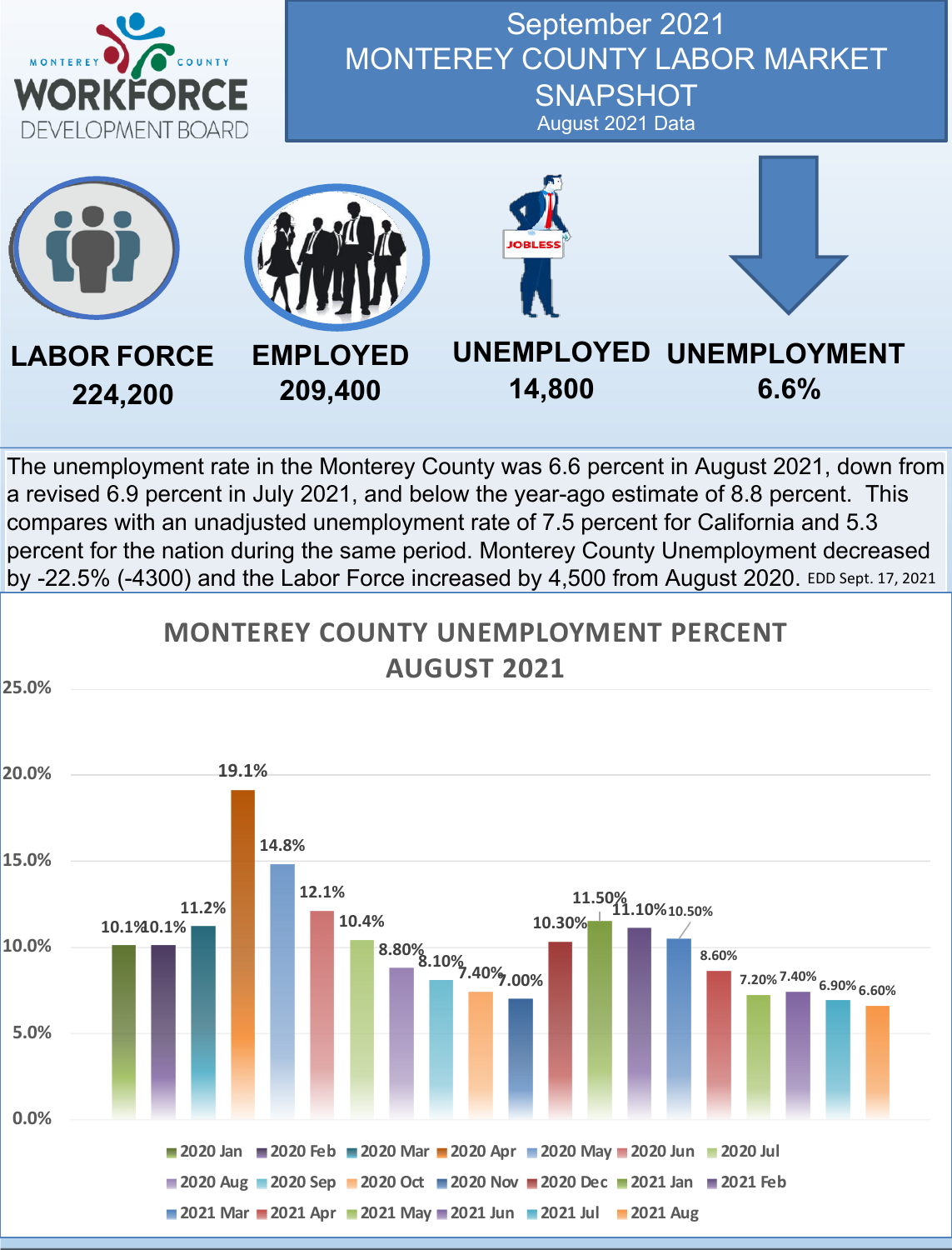



**Farm/AG 2,800**

**Key Sector Gain Accommodations 3,200**

**Services and Drinking Places 1,800**

### **Major Sectors Employment Change August 2020 – August 2021**

|                                             | August 2020 August 2021 |         | <b>Change</b> |
|---------------------------------------------|-------------------------|---------|---------------|
| <b>Total All Industries</b>                 | 198,800                 | 207,600 | 8,000         |
| <b>Total Farm</b>                           | 67,900                  | 70,700  | 2,800         |
| <b>Total Nonfarm</b>                        | 130,900                 | 136,900 | 6,000         |
| <b>Construction</b>                         | 6,300                   | 7,000   | 700           |
| <b>Manufacturing</b>                        | 4,700                   | 4,400   | $-300$        |
| <b>Retail Trade</b>                         | 15,300                  | 15,600  | 300           |
| <b>Information</b>                          | 700                     | 900     | 200           |
| <b>Financial Activities</b>                 | 4,100                   | 4,000   | $-100$        |
| <b>Professional &amp; Business Services</b> | 14,800                  | 15,200  | 400           |
| <b>Health Care and Social Assistance</b>    | 17,900                  | 17,900  | $\bf{0}$      |
| <b>Accommodations</b>                       | 5,100                   | 8,300   | 3,200         |
| <b>Food Services and Drinking Places</b>    | 11,000                  | 12,800  | 1,800         |
| <b>Government</b>                           | 33,800                  | 32,400  | $-1,400$      |

Source: EDD 8/20/2021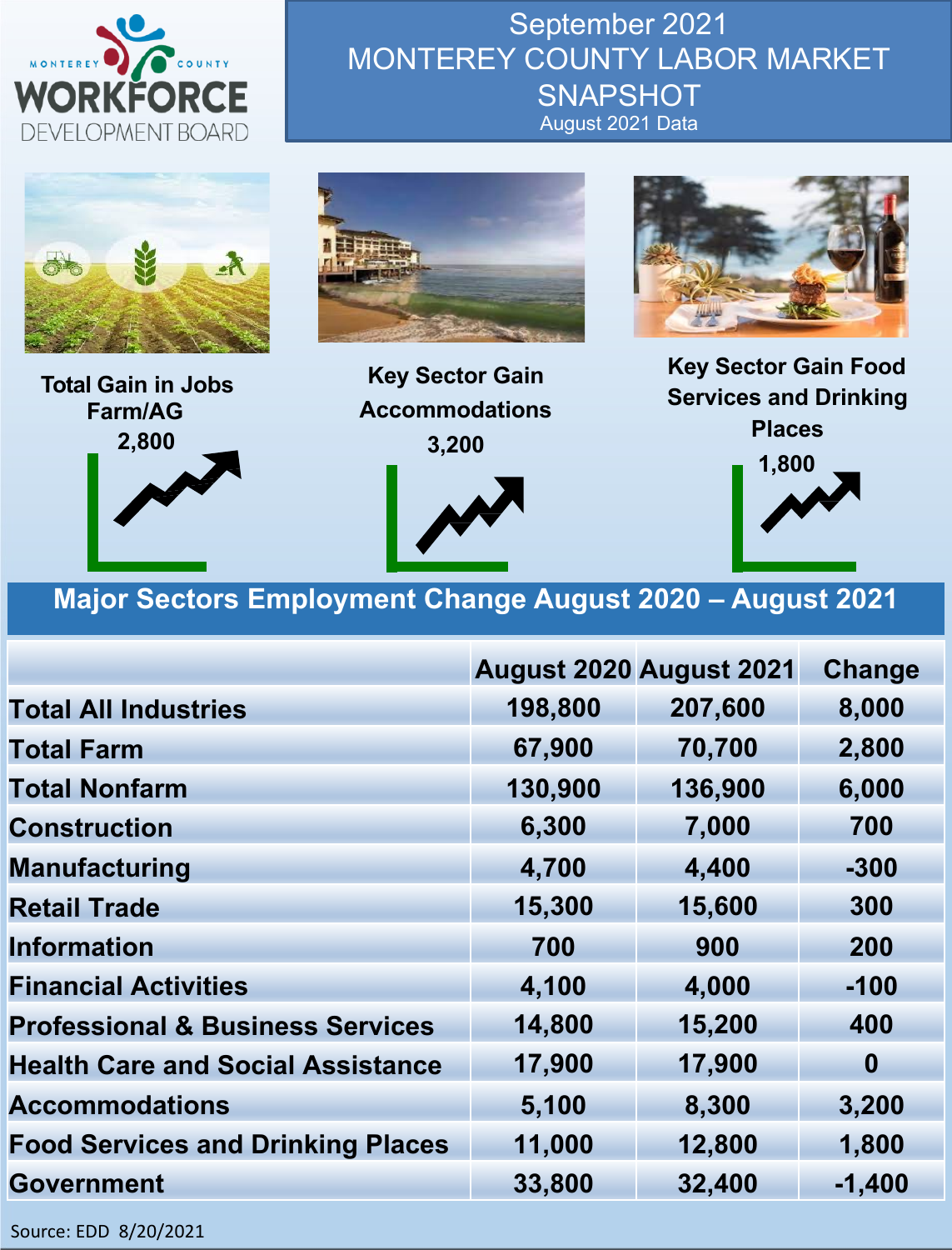

## **MONTEREY COUNTY Job ADS By Employers**

**Jobs EQ August 15, 2021 – September 14, 2021**

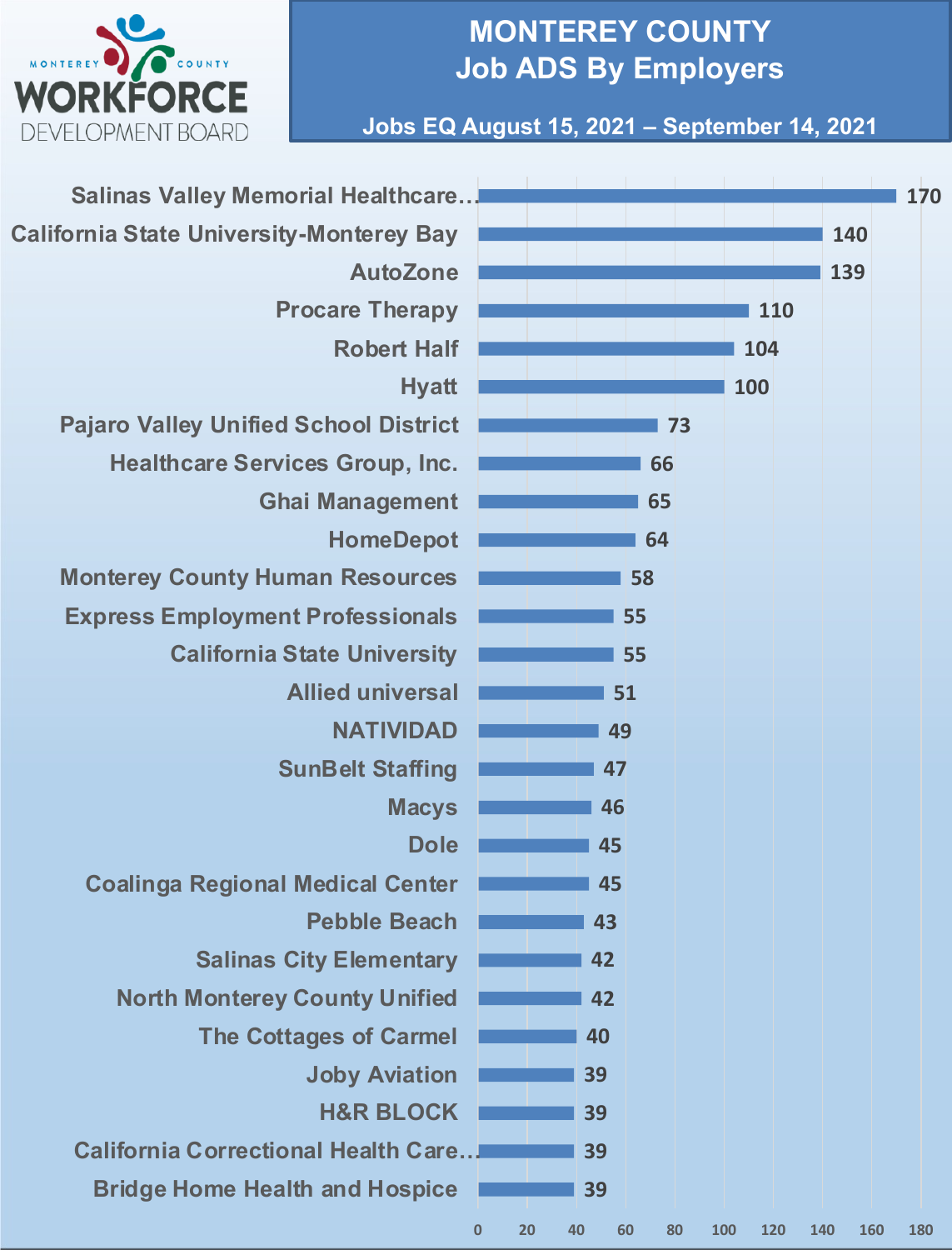

## **MONTEREY COUNTY Job ADS By Occupations**

**Jobs EQ August 15, 2021 – September 14, 2021**

| <b>Retail Salespersons</b>                    |             |            |     |     |     | 566        |
|-----------------------------------------------|-------------|------------|-----|-----|-----|------------|
| <b>Registered Nurses</b>                      |             |            |     | 339 |     |            |
| <b>First-Line Supervisors of Retail Sales</b> |             |            |     | 321 |     |            |
| <b>Stockers and Order Fillers</b>             |             |            | 209 |     |     |            |
| <b>Fast Food and Counter Workers</b>          |             |            | 198 |     |     |            |
| <b>Social and Human Service Assistants</b>    |             |            | 185 |     |     |            |
| <b>First-Line Supervisors of Food</b>         |             |            | 179 |     |     |            |
| Secretaries and Administrative                |             |            | 176 |     |     |            |
| Maintenance and Repair Workers,               |             |            | 163 |     |     |            |
| <b>Speech-Language Pathologists</b>           |             | <b>150</b> |     |     |     |            |
| <b>Accountants and Auditors</b>               |             | 127        |     |     |     |            |
| Janitors and Cleaners, Except Maids           |             | 121        |     |     |     |            |
| <b>Customer Service Representatives</b>       |             | 105        |     |     |     |            |
| <b>Security Guards</b>                        |             | 105        |     |     |     |            |
| <b>Maids and Housekeeping Cleaners</b>        |             | 96         |     |     |     |            |
| <b>Medical and Health Services Managers</b>   |             | 96         |     |     |     |            |
| Medical Secretaries and                       |             | 85         |     |     |     |            |
| <b>Cooks, Restaurant</b>                      |             | 84         |     |     |     |            |
| Bookkeeping, Accounting, and                  |             | 83         |     |     |     |            |
| <b>Food Preparation Workers</b>               |             | 80         |     |     |     |            |
| Sales Representatives of Services,            |             | 79         |     |     |     |            |
| Laborers and Freight, Stock, and              |             | 72         |     |     |     |            |
| <b>Human Resources Specialists</b>            |             | 71         |     |     |     |            |
| <b>Computer User Support Specialists</b>      |             | 68         |     |     |     |            |
| <b>Medical Assistants</b>                     |             | 66         |     |     |     |            |
| <b>Cashiers</b>                               |             | 65         |     |     |     |            |
| <b>Driver/Sales Workers</b>                   |             | 63         |     |     |     |            |
| <b>Personal Care Aides</b>                    |             | 63         |     |     |     |            |
| <b>Network and Computer Systems</b>           |             | 62         |     |     |     |            |
| <b>Food Service Managers</b>                  |             | 59         |     |     |     |            |
|                                               | $\mathbf 0$ | <b>100</b> | 200 | 300 | 400 | 500<br>600 |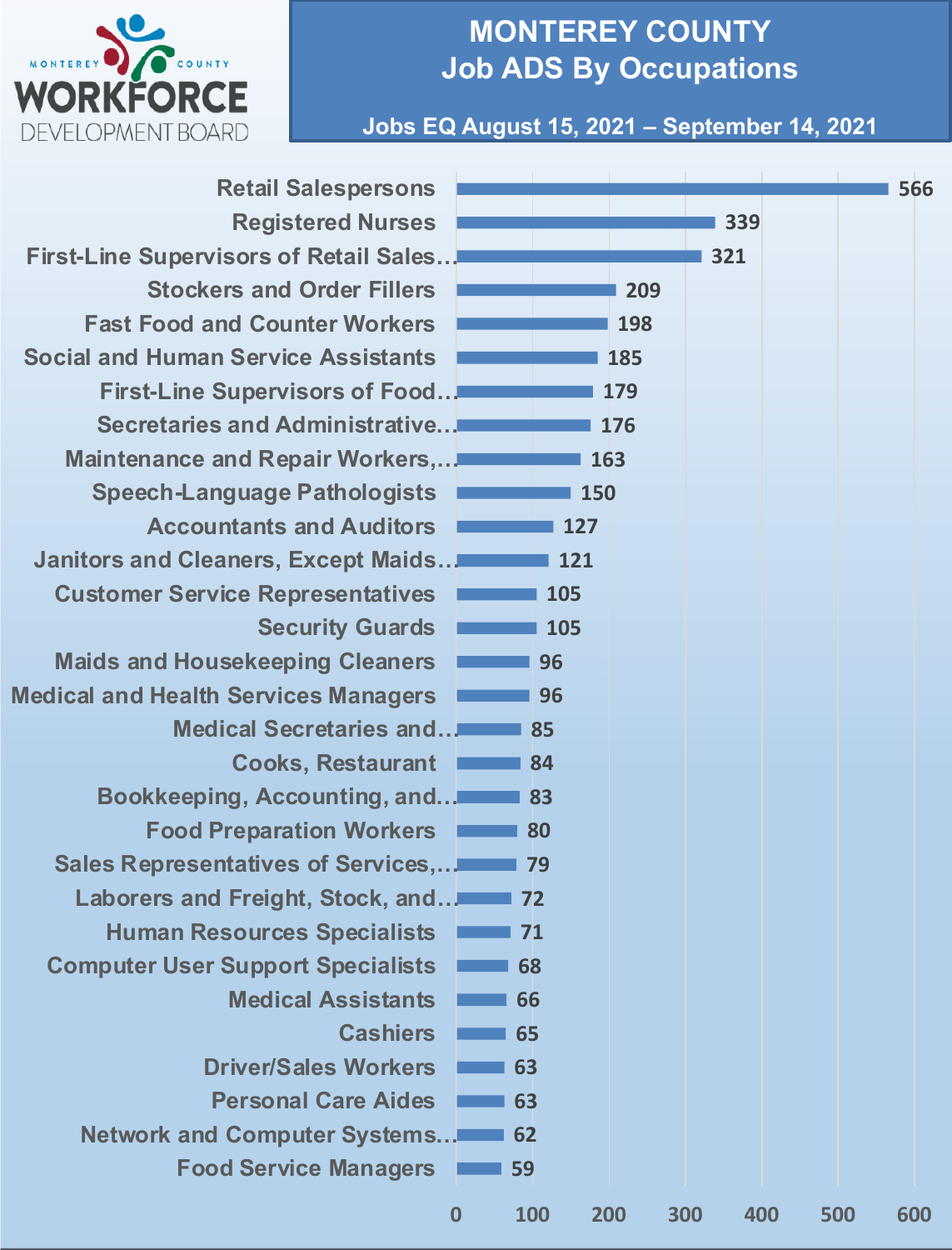

## **MONTEREY COUNTY Job ADS By Locations**

#### **Jobs EQ August 15, 2021 – September 14, 2021**

| Salinas, California                  |                   |                   |     |     |     |     |     |     |     | 890 |           |
|--------------------------------------|-------------------|-------------------|-----|-----|-----|-----|-----|-----|-----|-----|-----------|
| Monterey, California                 |                   |                   |     |     |     |     | 559 |     |     |     |           |
| Monterey, CA 93940                   |                   |                   |     | 301 |     |     |     |     |     |     |           |
| Watsonville, California              |                   |                   |     | 280 |     |     |     |     |     |     |           |
| Salinas, CA 93901                    |                   |                   |     | 280 |     |     |     |     |     |     |           |
| <b>Watsonville, CA 95076</b>         |                   |                   |     | 277 |     |     |     |     |     |     |           |
| 93901                                |                   |                   |     | 244 |     |     |     |     |     |     |           |
| <b>Marina, CA 93933</b>              |                   |                   | 205 |     |     |     |     |     |     |     |           |
| Salinas, CA 93906                    |                   |                   | 203 |     |     |     |     |     |     |     |           |
| <b>Monterey County, California</b>   |                   | 133               |     |     |     |     |     |     |     |     |           |
| CA 93955                             |                   | 124               |     |     |     |     |     |     |     |     |           |
| 93940                                |                   | 123               |     |     |     |     |     |     |     |     |           |
| 95076                                |                   | 118               |     |     |     |     |     |     |     |     |           |
| Seaside, California                  |                   | 112               |     |     |     |     |     |     |     |     |           |
| Salinas, CA 93907                    |                   | 112               |     |     |     |     |     |     |     |     |           |
| Seaside, CA 93955                    |                   | 104               |     |     |     |     |     |     |     |     |           |
| <b>Salinas, CA, 93901</b>            |                   | 100               |     |     |     |     |     |     |     |     |           |
| <b>Carmel, California</b>            |                   | 99                |     |     |     |     |     |     |     |     |           |
| <b>Santa Cruz County, California</b> |                   | 82                |     |     |     |     |     |     |     |     |           |
| Monterey, CA, 93940                  |                   | 75                |     |     |     |     |     |     |     |     |           |
| Carmel-by-the-Sea, CA 93923          |                   | 75                |     |     |     |     |     |     |     |     |           |
| <b>King City, California</b>         |                   | 72                |     |     |     |     |     |     |     |     |           |
| Soledad, California                  |                   | 70                |     |     |     |     |     |     |     |     |           |
| Salinas, CA 93905                    |                   | 70                |     |     |     |     |     |     |     |     |           |
| King City, CA 93930                  |                   | 69                |     |     |     |     |     |     |     |     |           |
| Marina, California                   |                   | 64                |     |     |     |     |     |     |     |     |           |
| Watsonville, CA, 95076               |                   | 58                |     |     |     |     |     |     |     |     |           |
| 93905                                | $\blacksquare$ 58 |                   |     |     |     |     |     |     |     |     |           |
| Castroville, CA 95012                |                   | 57                |     |     |     |     |     |     |     |     |           |
| Salinas, California 93901            | 49                |                   |     |     |     |     |     |     |     |     |           |
| <b>Carmel By The Sea, California</b> | 47                |                   |     |     |     |     |     |     |     |     |           |
|                                      | $\boldsymbol{0}$  | <b>100</b><br>200 |     | 300 | 400 | 500 | 600 | 700 | 800 |     | 900 1,000 |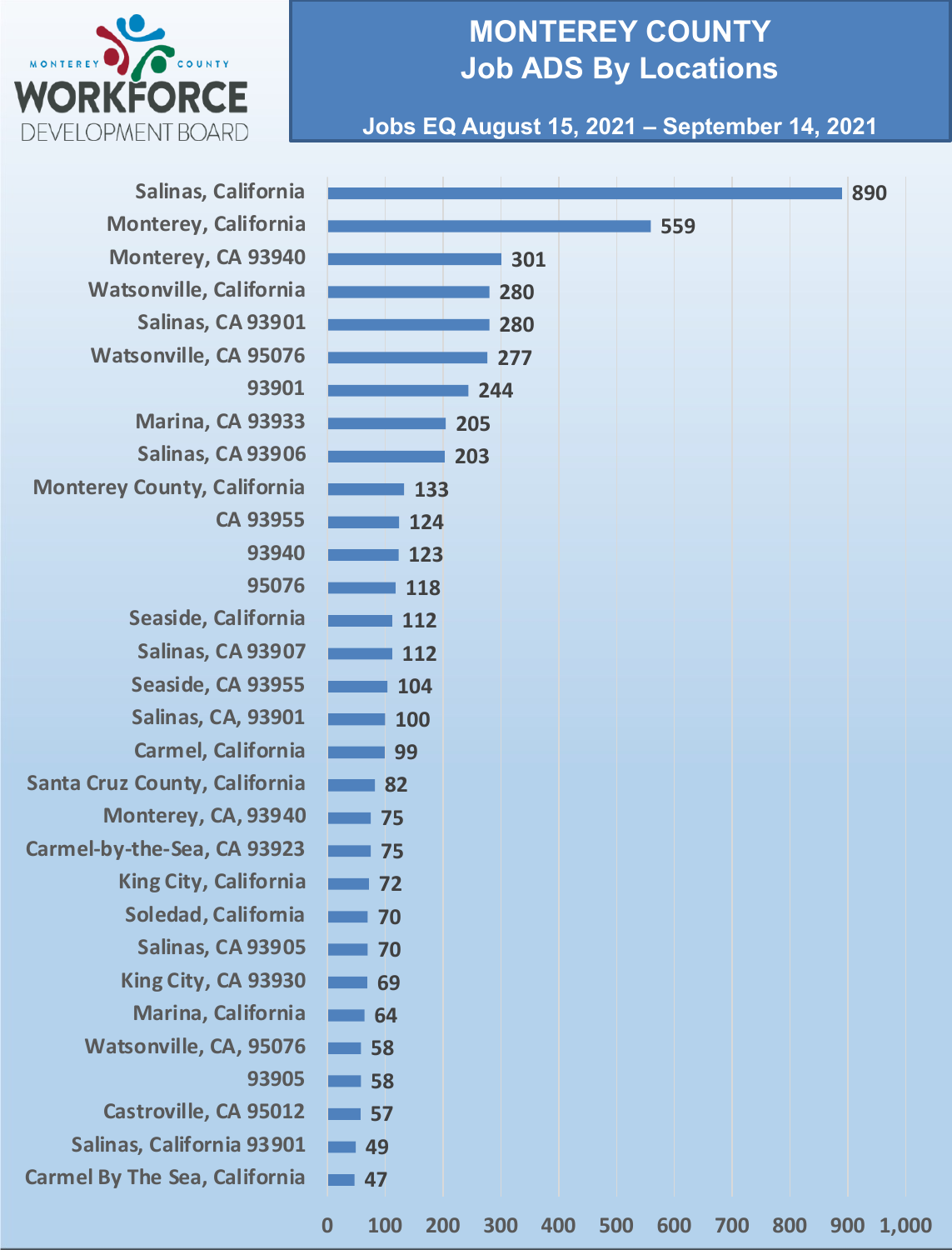

## **MONTEREY COUNTY Job ADS By Type and Skills**

**Jobs EQ August 15, 2021 – September 14, 2021**



**Self-Motivated/Ability to Work Independently/Self Leadership Organization Detail Oriented/Meticulous Ability to Work in a Fast Paced Environment**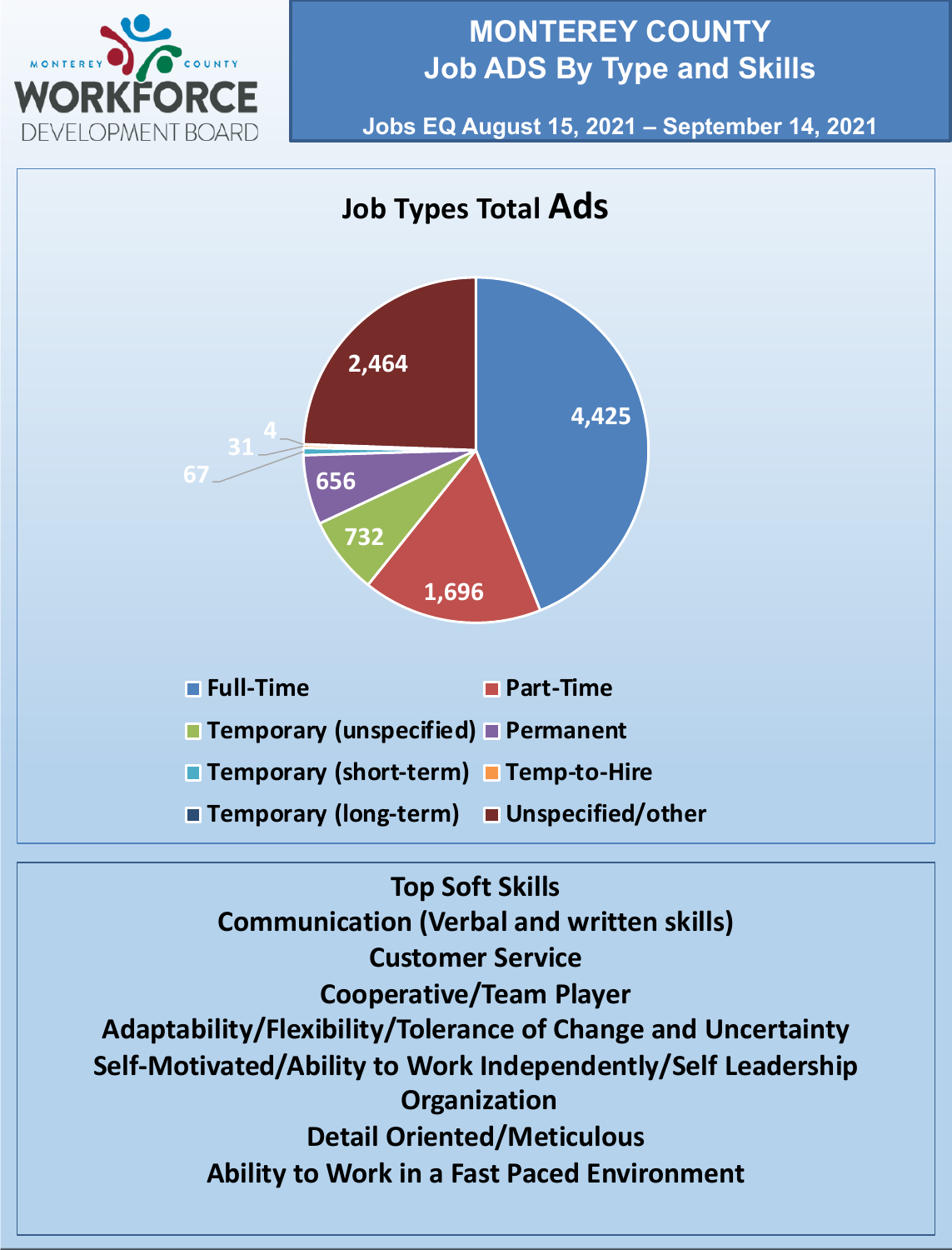

# **California's Labor Day lament: A sh[ortage](https://calmatters.org/author/dan-walters/) of workers**

**BY DAN WALTERSSEPTEMBER 6, 2021**



As California attracts higher-educated workers, it is running out of blue-collar labor. Photo via iStock

#### **IN SUMMARY**

A shortage of blue-collar workers — many driven out by the state's high housing costs could wreak havoc on the state's economy.

An acquaintance had some good news to impart last week: Her son, who operates constr[uction machinery, just got a](https://www.agc-ca.org/uploads/1/3/2/9/132938966/wage_scale_book_north_south_combined_-_12.8.2020.pdf) raise from \$43 an hour to \$57. That sounded outlandishly high — the equivalent of well over \$100,000 a year — but the most recent "prevailing wage" schedule for Northern California public works projects confirms that \$50-plus per hour is commonplace. And that doesn't include more than \$30 per hour in fringe benefits.

It explains why government construction is costly in California, but also undermines the popular belief that one must have a college degree to get a well-paying job.

As well as marking the unofficial end of summer and the beginning of autumn, Labor Day honors the men and women who do the real physical work that society needs to function. They operate machinery, fix our cars and appliances, build our houses, cultivate and deliver our food and do hundreds of other vital tasks.

As I'm writing this column, I'm waiting for a plumber to clear a plugged-up drainage pipe, the kindred soul of the electrician who repaired a faulty circuit a couple of weeks ago. It's what happens when you live in a nearly 70-year-old home.

Oddly, although California has the nation's highest poverty rate and one of its highest unemployment rates, employers have hundreds of thousands of jobs going unfilled – from teachers, carpenters and auto mechanics to farm workers and even hamburger flippers. It's not uncommon for fast food chains to offer \$15 per hour, but still not get enough applicants.